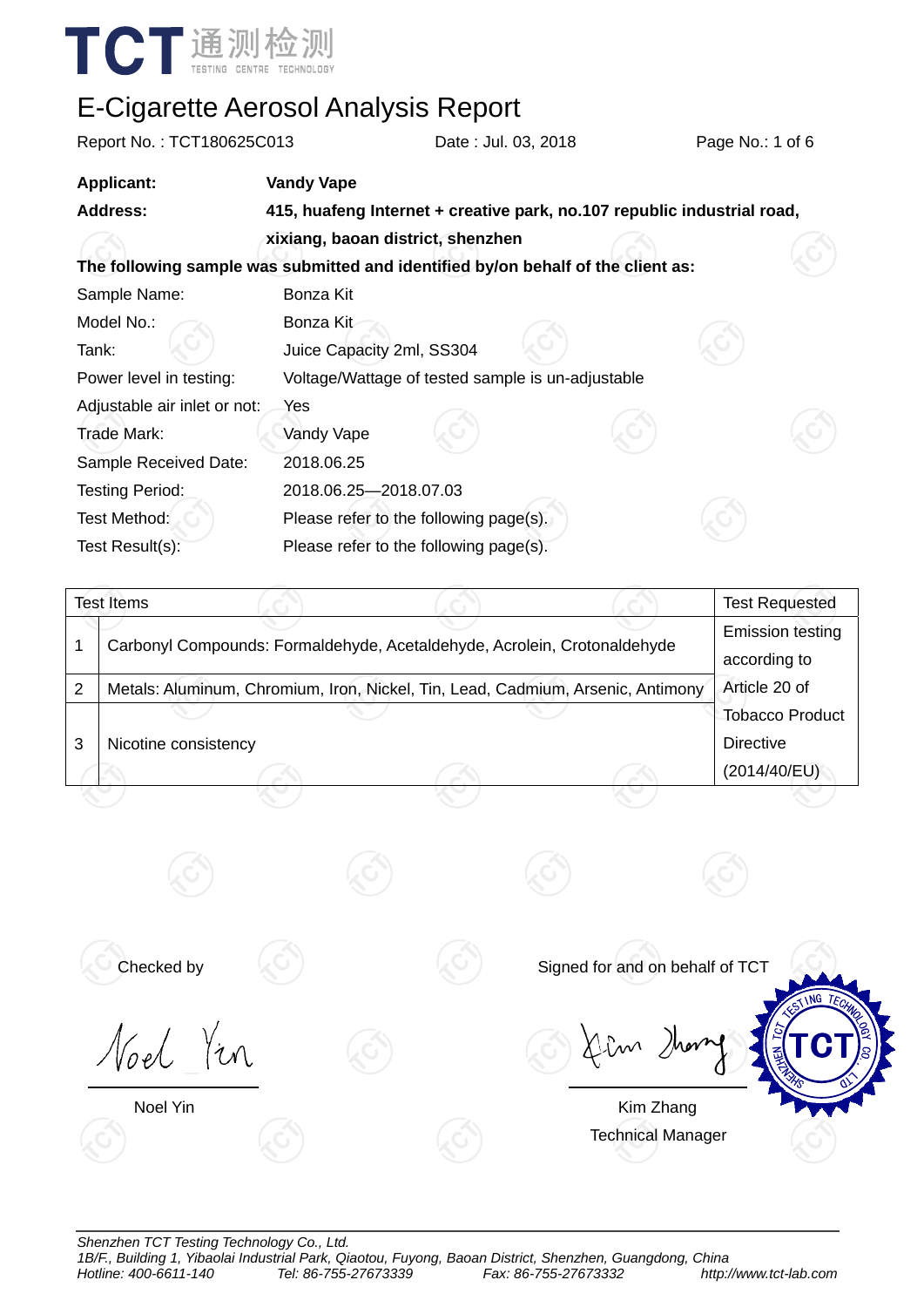

Report No. : TCT180625C013 Date : Jul. 03, 2018 Page No.: 2 of 6

#### **Test Results:**

Test Condition for test items except Nicotine consistency test:

With reference to the CORESTA RECOMMENDED METHOD Nº 81 method parameter and Afnor standardization XP D90-300-3, a smoke machine was used to collect the vapor.

| <b>Puff Duration</b>                  | $3.0s \pm 0.1s$      |  |
|---------------------------------------|----------------------|--|
| <b>Puff Volume</b>                    | 55mL±0.3mL           |  |
| <b>Puff Frequency</b>                 | $30s \pm 0.5s$       |  |
| Puff of Each Group                    | 20                   |  |
| Group Interval Time                   | $300s \pm 120s$      |  |
| <b>Maximum Flow</b>                   | $18.5mL/s\pm1.0mL/s$ |  |
| Pressure Drop                         | < 50hPa              |  |
| Group                                 | 5                    |  |
| <b>Total Number of Puff</b>           | 100                  |  |
| <b>Total Duration of Vaporization</b> | 300s                 |  |
|                                       |                      |  |

The temperature and relative humidity of the test atmosphere during machine preparation and testing were kept within the following limits: temperature ±2℃, relative humidity ±5%

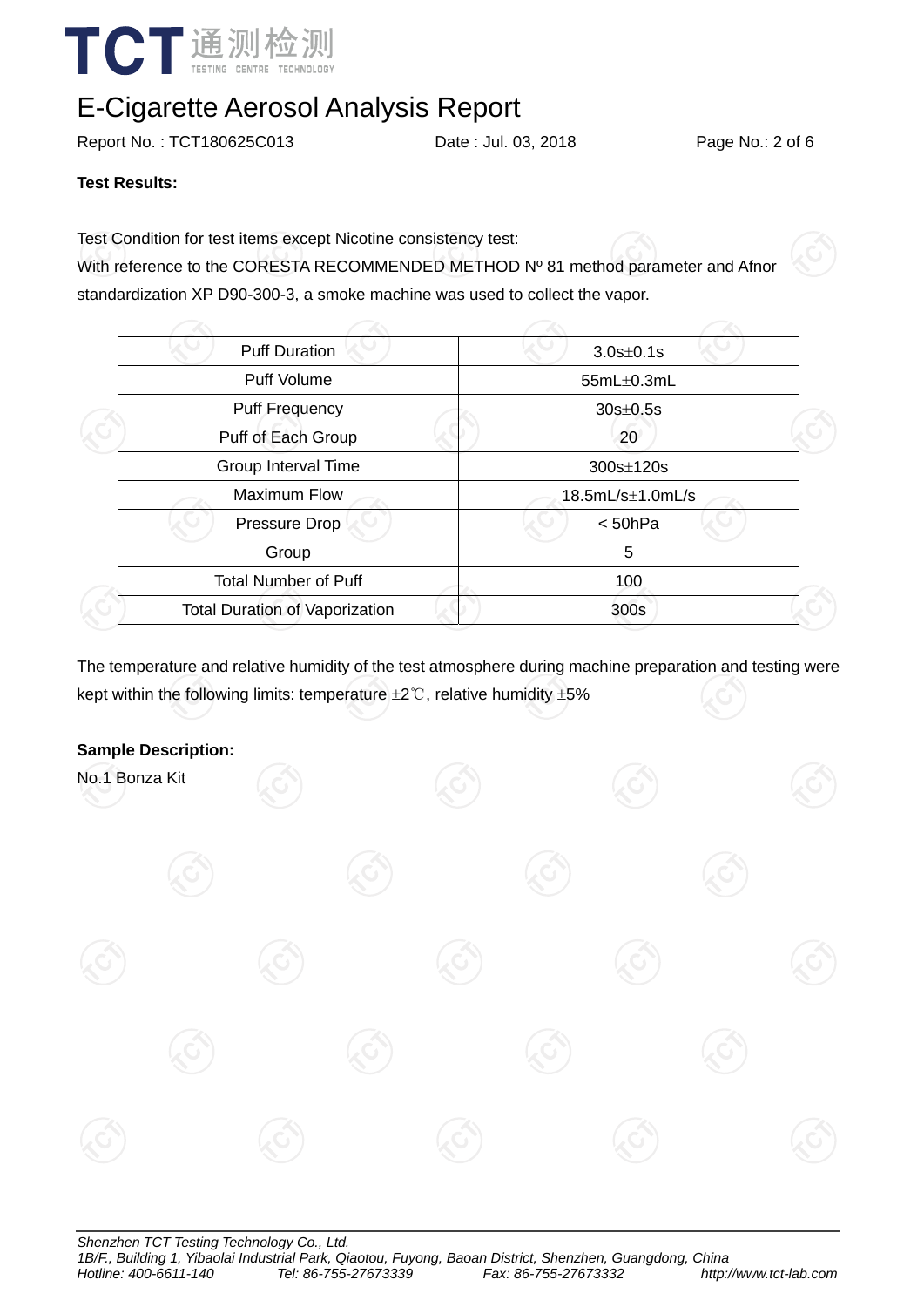

Report No. : TCT180625C013 Date : Jul. 03, 2018 Page No.: 3 of 6

#### **1. Carbonyl Compounds Content(s)**

Method: The volatile aldehydes are extracted from the aerosol by bubbling each puff through an impactor containing an acidified aqueous solution of 2,4DNPH. The samples are analyzed by reverse phase highperformance liquid chromatography and determined using a UV detector.

| Test Item      | CAS No.   | Unit        | MDL   | LOQ            | Content(s) |  |  |
|----------------|-----------|-------------|-------|----------------|------------|--|--|
|                |           |             |       |                | No.1       |  |  |
| Formaldehyde   | $50-00-0$ | ug/100puffs | 0.667 | $\overline{2}$ | 5.68       |  |  |
| Acetaldehyde   | 75-07-0   | ug/100puffs | 0.667 | 2              | 5.11       |  |  |
| Acrolein       | 107-02-8  | ug/100puffs | 0.667 | 2              | <b>ND</b>  |  |  |
| Crotonaldehyde | 4170-30-3 | ug/100puffs | 0.667 | 2              | ND.        |  |  |

- Note: ug = Microgram
	- $ND = Not$  Detected (lower than MDL)
	- MDL = Method Detection Limit
	- $LOQ =$  Limit of Quantitation
	- E-Liquid Used: E-liquid B (AFNOR XP D90-300-3)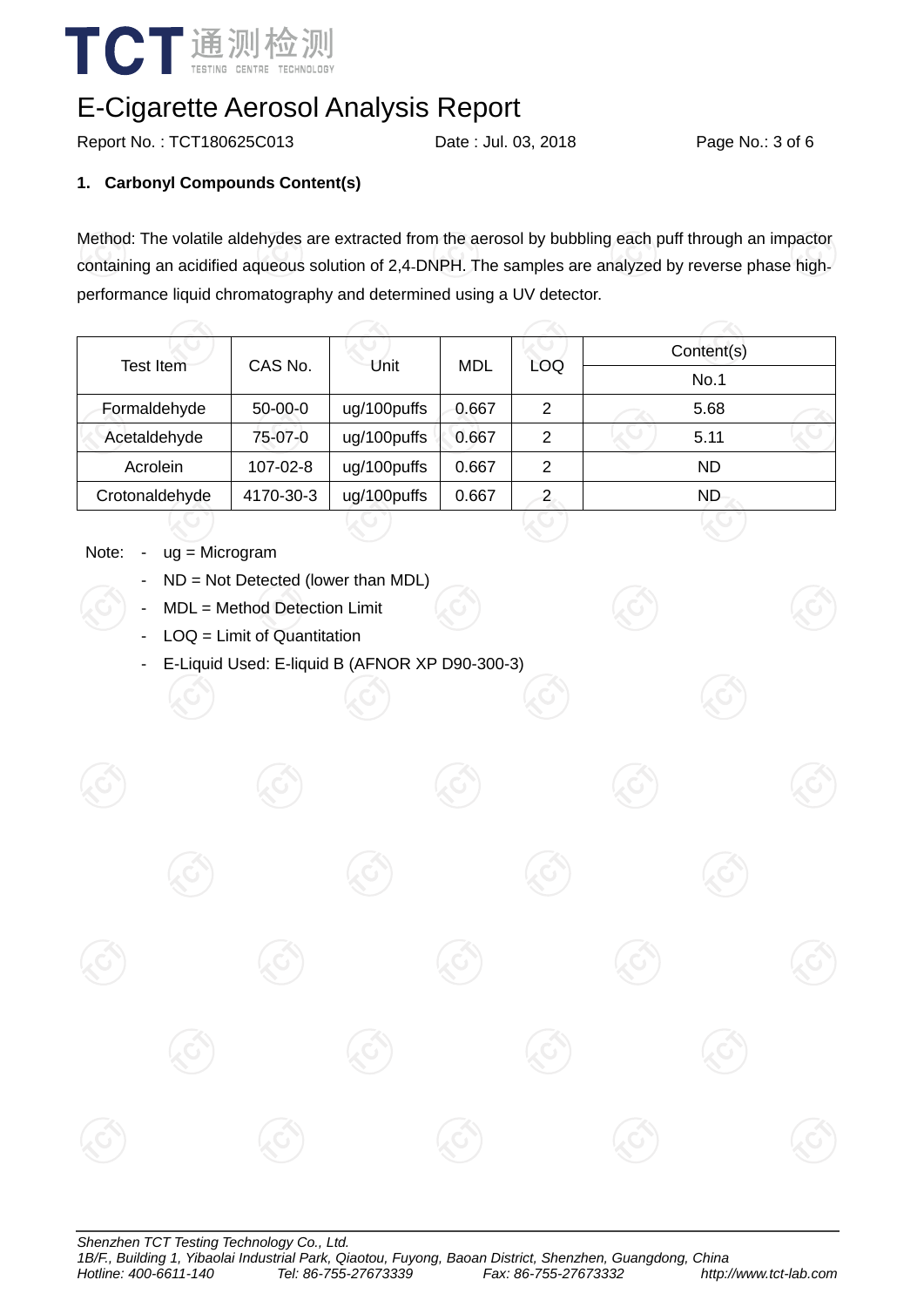

Report No. : TCT180625C013 Date : Jul. 03, 2018 Page No.: 4 of 6

#### **2. Metals Content(s)**

Method: The vapor was passed through a dry-ice cooled impinger containing glass packing beads and quartz wool. After smoking the impinger was extracted with 5% nitric acid and filtered through quartz wool. An aliquot of the resulting solution was submitted for analysis by ICP-OES.

|              |           |             | <b>MDL</b> | <b>LOQ</b> | Content(s) |  |  |
|--------------|-----------|-------------|------------|------------|------------|--|--|
| Test Item    | CAS No.   | Unit        |            |            | No.1       |  |  |
| Aluminum(Al) | 7429-90-5 | ug/100puffs | 0.025      | 0.25       | <b>ND</b>  |  |  |
| Chromium(Cr) | 7440-47-3 | ug/100puffs | 0.005      | 0.05       | <b>ND</b>  |  |  |
| Iron(Fe)     | 7439-89-6 | ug/100puffs | 0.005      | 0.05       | <b>ND</b>  |  |  |
| Nickel(Ni)   | 7440-02-0 | ug/100puffs | 0.025      | 0.25       | <b>ND</b>  |  |  |
| Tin(Sn)      | 7440-31-5 | ug/100puffs | 0.25       | 2.5        | <b>ND</b>  |  |  |
| Lead(Pb)     | 7439-92-1 | ug/100puffs | 0.025      | 0.25       | <b>ND</b>  |  |  |
| Cadmium(Cd)  | 7440-43-9 | ug/100puffs | 0.005      | 0.05       | <b>ND</b>  |  |  |
| Arsenic(As)  | 7440-38-2 | ug/100puffs | 0.025      | 0.25       | <b>ND</b>  |  |  |
| Antimony(Sb) | 7440-36-0 | ug/100puffs | 0.025      | 0.25       | <b>ND</b>  |  |  |

Note: - ug = Microgram

- ND = Not Detected (lower than MDL)
- MDL = Method Detection Limit
- $LOQ =$  Limit of Quantitation
- E-Liquid Used: E-liquid B (AFNOR XP D90-300-3)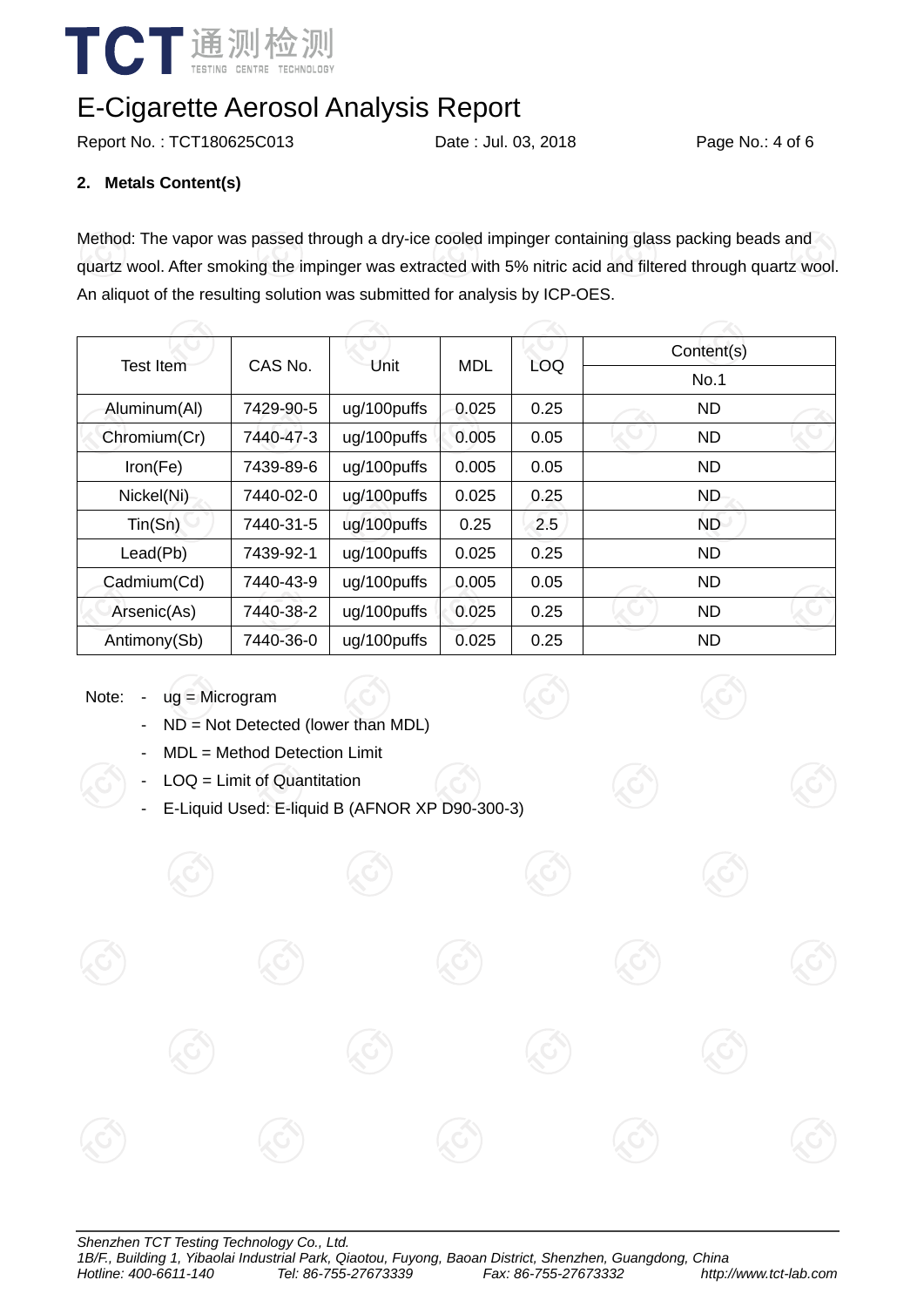

Report No. : TCT180625C013 Date : Jul. 03, 2018 Page No.: 5 of 6

#### **3. Nicotine Consistency Test**

Test Condition: With reference to the CORESTA RECOMMENDED METHOD Nº 81 method parameter and Afnor standardization XP D90-300-3, a smoke machine was used to collect the vapor.

| <b>Puff Duration</b> | $3.0s \pm 0.1s$      |  |  |
|----------------------|----------------------|--|--|
| Puff Volume          | $55mL\pm0.3mL$       |  |  |
| Puff of Each Group   | 20                   |  |  |
| <b>Maximum Flow</b>  | $18.5mL/s\pm1.0mL/s$ |  |  |
| Pressure Drop        | < 50hPa              |  |  |

The temperature and relative humidity of the test atmosphere during machine preparation and testing were kept within the following limits: temperature  $\pm 2^{\circ}$ C, relative humidity  $\pm 5\%$ 

Method: A reference liquid was prepared. A pharmaceutical nicotine inhaler was used as a comparator. Products were attached to a smoke machine, and the aerosol was collected in Cambridge filter pads. After trapping and solvent extraction, solution was analyzed by GC-MS and nicotine was dosed by comparing the areas obtained on the MS detector with those of standard solutions prepared in the laboratory under concentration conditions surrounding those of the samples.

| Sample No.   | Nicotine(CAS No.:54-11-5) Contents(mg/20Puffs) |         |             |                          |          |            | Total         |
|--------------|------------------------------------------------|---------|-------------|--------------------------|----------|------------|---------------|
|              | Group 1*                                       | Group 2 | Group 3*    | Group 4                  | Group 5* | <b>AVG</b> | (mg/100puffs) |
| No.1         | 0.476                                          | 0.437   | 0.412       | 0.408                    | 0.419    | 0.431      | 2.15          |
| Deviation(%) | 10.5                                           | ٠       | $4.2^\circ$ | $\overline{\phantom{0}}$ | 2.6      |            |               |

Note: - mg = milligram

- ND = Not Detected (lower than MDL)
- MDL = Method Detection Limit = 0.01mg/20Puffs
- $\text{LOQ} = \text{Limit of Quantitation} = 0.1\text{mg}/20\text{Puffs}$
- $1$ group = 20puffs
- \* Values used for determination of consistency of nicotine emission
- E-Liquid Used: E-liquid A (AFNOR XP D90-300-3)
- Under the conditions of the test and with reference to AFNOR XP D90-300-3, the electronic cigarette delivers a dose of nicotine at consistent levels.